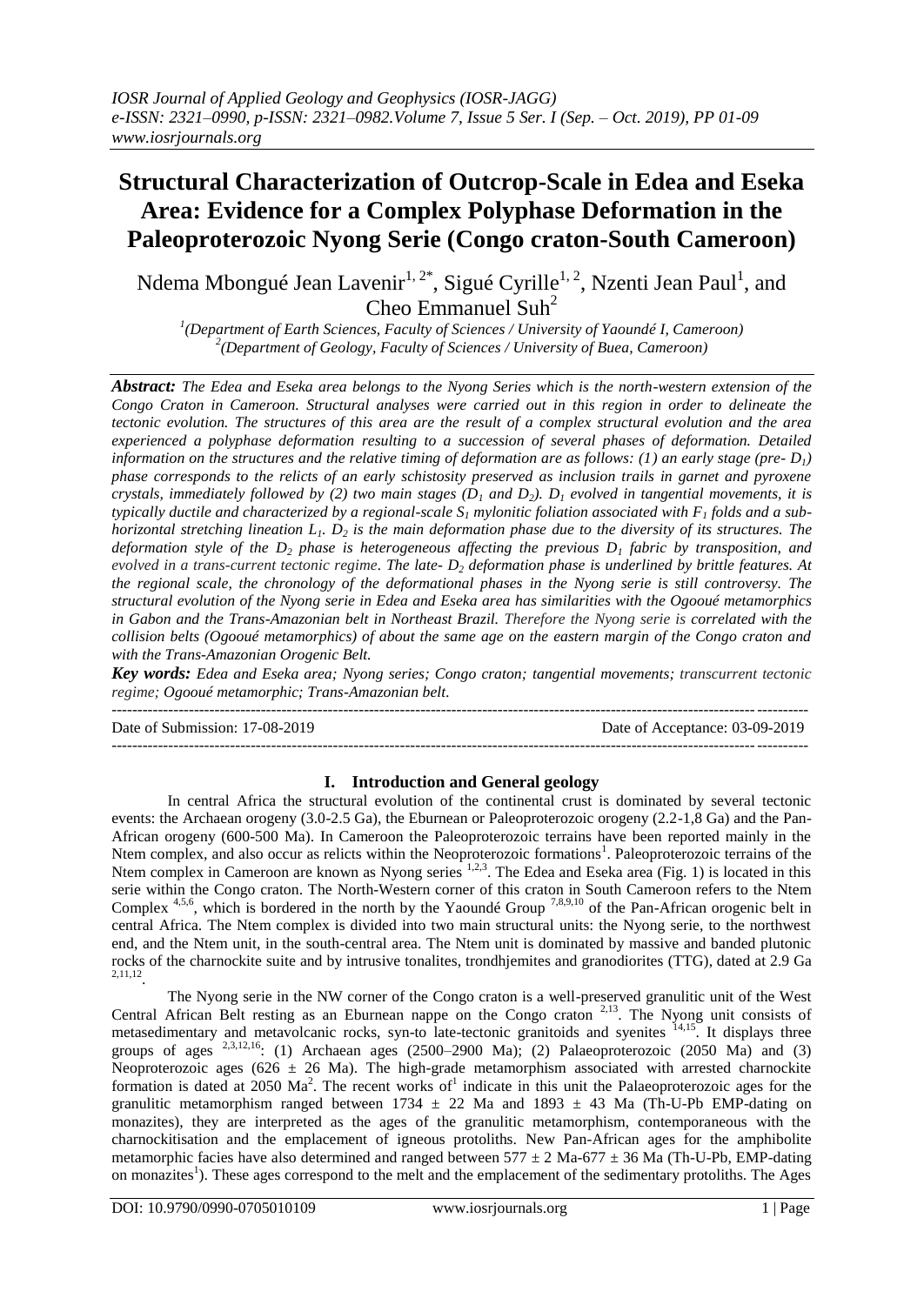of 1969  $\pm$  170 Ma of charnockites represent the Eburnean cooling<sup>17</sup>. The Nyong unit includes some Archaean parts of the Ntem complex that were reworked during a Palaeoproterozoic event, and new Palaeoproterozoic material that was accreted to the Archaean craton.

The main structural characteristic of the Nyong series refers to the Kribi-Campo Shear Zone  $(KCSZ<sup>5,12,13,18</sup>)$ . The KCSZ is a Precambrian mega dextral shear zone  $19,20$ , well studied from Kribi towards the south (Campo). The Edea and Eseka region located in the Nyong serie (western border of Ntem complex in Congo craton) shows very conspicuous and spectacular examples of deformation at the outcrop scale. Therefore this paper presents the structural characteristics of the deformation.



**Figure 1:** Geologic map of South-West Cameroon <sup>14,21</sup> as modified from<sup>5</sup> showing the lithologic units of Ntem Complex or Congo craton in Cameroon and the studied area (Edea and Eseka).

# **II. Methods**

The exploration method used in this work is a field survey based on the search and localization of outcrops with the help of the topographic map, and the Global Positioning System (GPS). In order to make this field campaign a successful, we used the following steps: (i) we moved round the study area searching for rock outcrops from which information and structural measurements have been collected, these measurements have been carried out with a compass clinometers and took into consideration the orientations of the structural elements, their extension and the characterization of these elements; (ii) photographs of the outcrops were taken from different angles; (vi) the samples were characterized insitu. In the laboratory the readings of structural measurements have been plotted in the lower hemisphere of Schmidt net using the Stereonet software in order to determine the major directions of structures.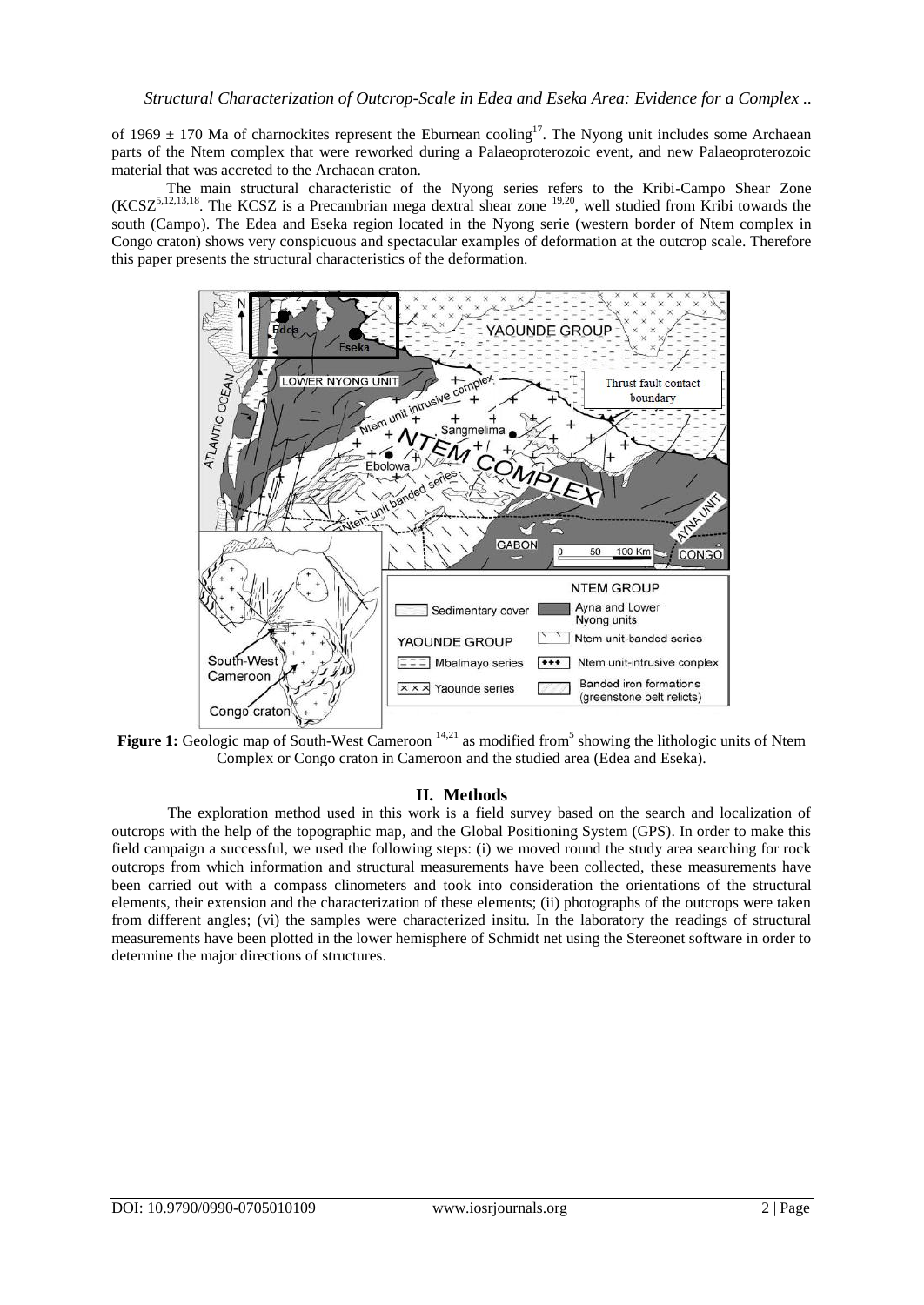# **III. Results**

## *III. 1. Brief lithology*

Lithologicaly and according to Ndema Mbongue et al (2014) and Ndema Mbongue (2016), the study area comprises (i) a unit of meta-igneous rocks (pyroxene-gneiss, charnockitic gneiss, garnet-charnockitic gneiss, biotite-gneiss, amphibole-biotite gneiss, garnet-amphibole gneiss, pyribolite, pyrigarnite and garnetamphibolite), (ii) a metasedimentary rock unit (garnet micaschist mainly and schist) and (ii) the rocks resulting from the melt (they include migmitite and TTG).



**Figure 2:** Photomacrographs for the structures of  $D_1$  phase. (a) Compositional banding. (b) Boudinaged aggregate of quartz showing fault and δ-shaped structures as shear sense indicators. (c) Sigmoid-shaped feldspar with shear sense indicators. (d) lens-shaped feldspar + quartz crystal showing a symmetric shaped and a quartzrich tail. (e)  $L_1$  stretching lineation. (f)  $F_1$  intrafolial fold display axial plane schistosity.

#### *III. 2.* **Structural analysis**

Many structures have been mapped in the basement metamorphic rocks in Edea and Eseka area and chronologically, they have been group into an early deformation phase  $pre-D<sub>1</sub>$  and two (02) main ductile deformation phases termed as  $D_1$  and  $D_2$ . The  $D_2$  deformational phase ends with the emplacement of late structures that characterize the late-  $D_2$  phase.

#### *III. 2.1.* **D<sup>1</sup> deformation phase**

The  $D_1$  deformation phase is recorded in pyroxene-gneiss, garnet-charnockitic gneiss, amphibolebiotite gneiss, garnet-amphibole gneiss, pyrigarnite and migmitite. It is characterized by: a  $S<sub>1</sub>$  foliation associated with  $L_1$  lineation and the development of  $F_1$  folds. The  $S_1$  foliation is outlined by (i) a compositional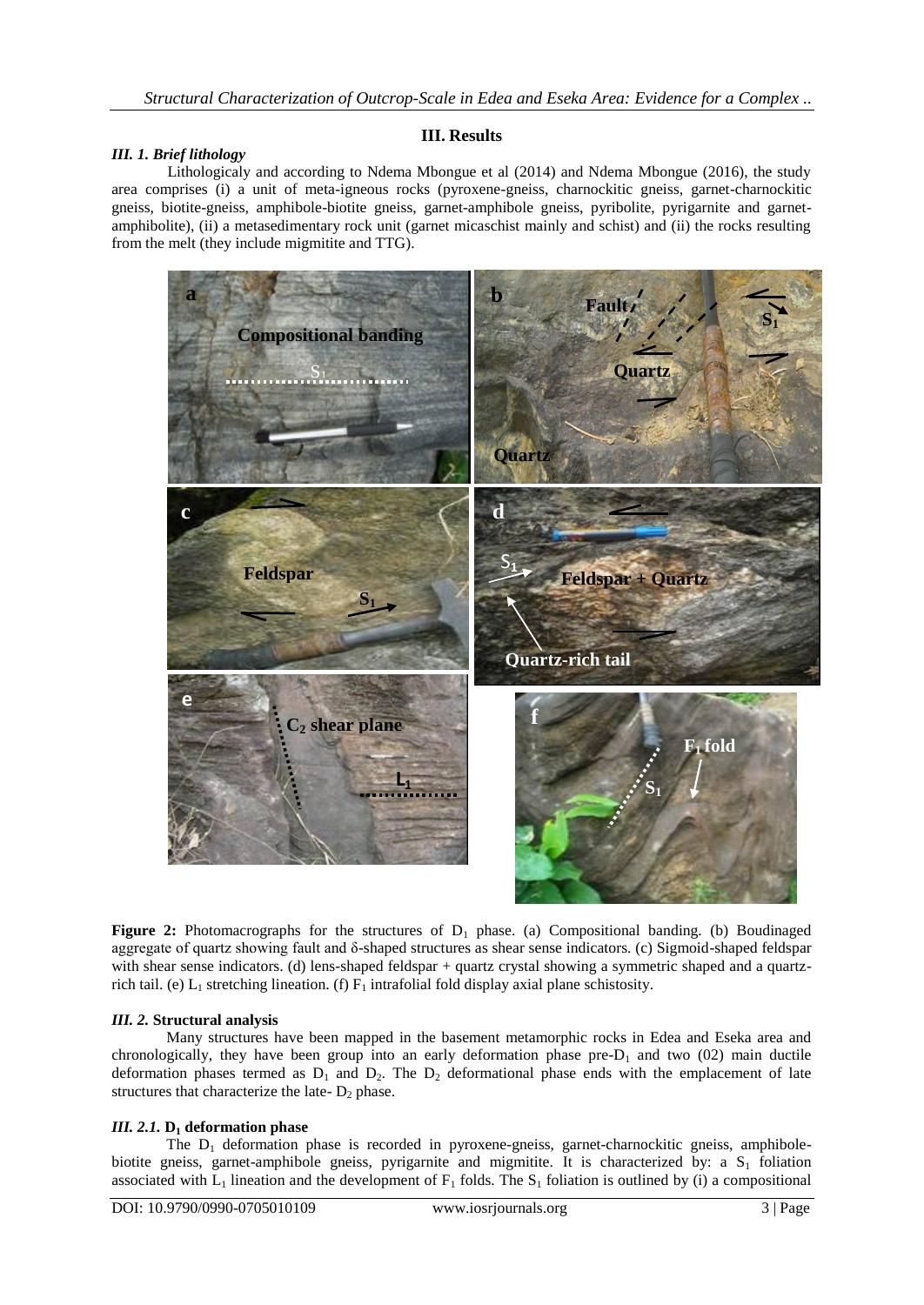banding (Fig. 2a), the thicknesses of the bands vary from millimeters to centimeters. The light bands contain minerals such as quartz and feldspars while the dark bands are rich in ferromagnesian minerals such as pyroxene, amphibole and biotite; (ii) a mylonitic schistosity  $S_1$  is underlined by the preferred orientation of biotite, stretched quartz, boudinaged aggregate of quartz with sigmoid-shaped displaying fault (Fig. 2b), (iii) Large crystals of feldspars displaying sigmoid-shaped (Fig. 2c), and lens-shaped quartz + feldspar crystal showing a symmetric shaped and a quartz-rich tail (Fig. 2d). In the pyrigarnite, pyroxene-gneiss, garnetcharnockitic gneiss, garnet-amphibole and garnet-amphibole gneiss,  $S_1$  minerals surround coronitic garnet and pyroxene crystals implying that these garnet and pyroxene are related to pre- $D_1$  phase. The attitude of the foliation is nearly constant in the study area. The foliation surfaces  $S_1$  strike NE-SW and have gentle dips (0 to 15°) to the NW and to the SE direction. The poles to  $S_1$  show a girdle distribution (Fig. 3) that implies subsequent folding around a gently NNE plunging axis.

The related lineation  $L_1$  is conspicuous and corresponds to a stretching lineation (Fig. 2e). It trends NNE-SSW with a gentle plunge  $(0-10^{\circ})$  towards the NNE/SSW (Fig. 3).  $F_1$  folds (Fig. 2f) are mainly upright folds, recumbent folds and intrafolial isoclinal folds, and they display  $S_1$  as axial plane schistosity. The average fold axis trend is N25°E plunging between 2-20° in the SW and in the NE (Fig. 3).



**Figure 3:** Stereographic representation of  $D_1$  structures

# *III. 2.2.* **D<sup>2</sup> deformation phase**

This tectonic phase is well-recorded in both the meta-igneous and metasedimentary rock units. It is characterized by a heterogeneous deformation affecting the previous  $D_1$  fabric by transposition of  $S_1$  foliation.  $D_2$  deformation is associated with the development of  $S_2$  schistosity,  $C_2$  shear planes (Fig.4a),  $F_2$  folds (Fig.4b) and  $\beta_2$  Boudins (Fig.4c). The S<sub>2</sub> schistosity is an axial plane schistosity for the F<sub>2</sub> folds, It is linked to the shear and to the folds. The  $S_2$  plane is defined by preferred orientation of quartz ribbons, ferromagnesian lamellaes, biotite and muscovite flakes. The attitudes of  $S_2$  fabrics were measured and the stereographic projection reveals N100°E to N120°E (Fig.4d) dipping 50-75° toward the NE.

 $C_2$  shear planes (Fig.4a) are more abundant, they appear as steep ductile zones that disrupt the  $S_1$ foliation and they characterize sinistral and dextral movements. Their dip is no less than 10° and the average orientation is N125°E, 13°NE/SW (Fig.4d). F<sub>2</sub> folds admit S<sub>2</sub> as axial plane schistosity (Fig.4b); they include flanking folds linked to shear planes and displaying inversed limbs, and upright folds. Folds with inversed limbs are dissymmetric, they consist of western verging folds.

 $\beta_2$  boudins (Fig.4c) include (i) complete boudins made up of quartz and feldspar enveloped by  $S_2$ schistosity and displaying pinch and swell structures and (ii) incomplete boudinage made up of mafic minerals. The extensional value of the boudin axes varies between 10 and 48 cm for the long axis (L) and 3 to 4 cm for the short axis (S). L/S ratios ranging between 3/16 and 5/6 suggest flattened boudins of fold axis. The direction of the boudin axes range between N130°E to N-S, plunges are smaller than 20° (Fig.4d). As mentioned above, the  $D_2$  deformation ends with the emplacement of late structures that characterize the late-  $D_2$  deformational phase.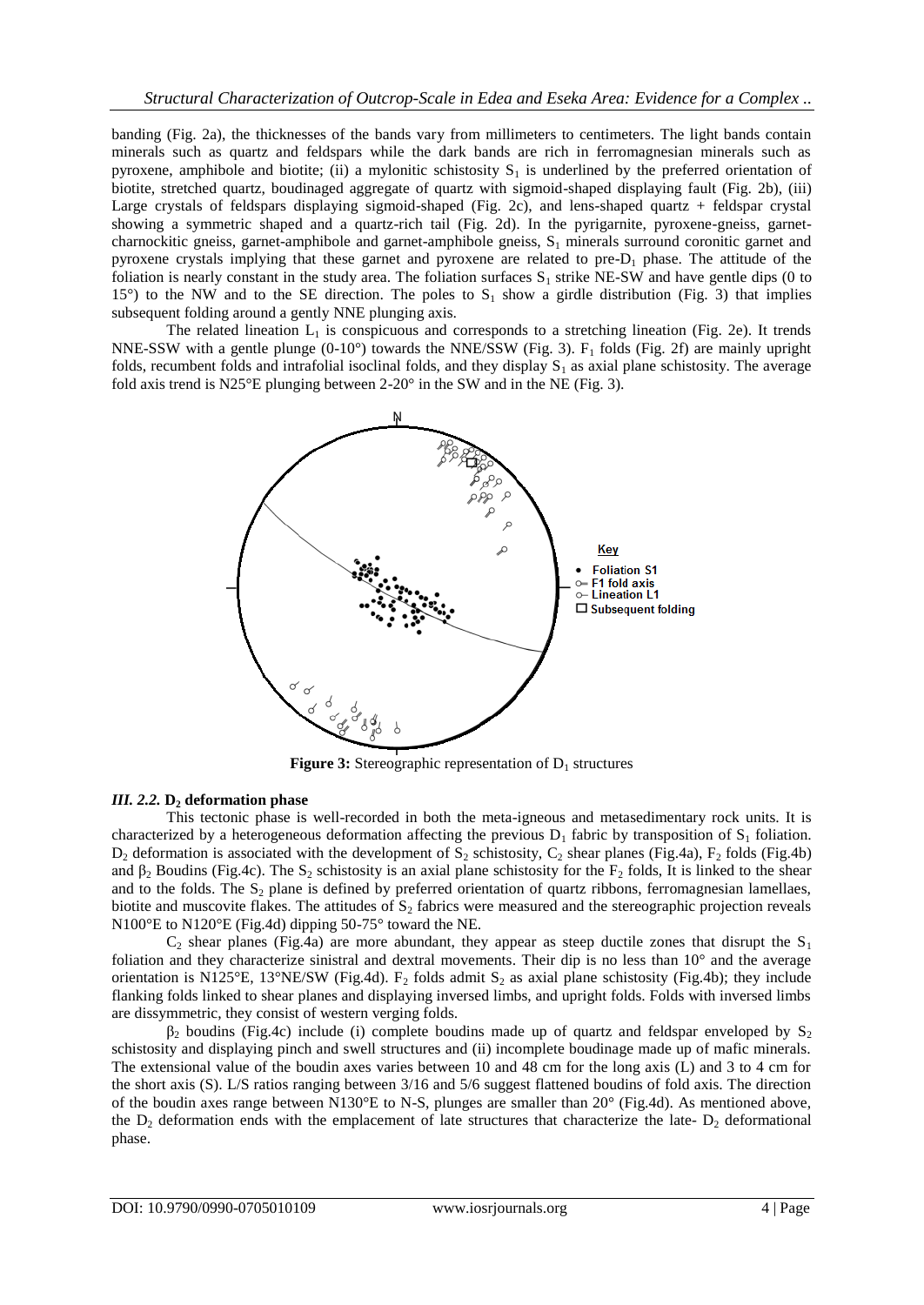*Structural Characterization of Outcrop-Scale in Edea and Eseka Area: Evidence for a Complex ..*



**Figure 4:** Structural elements for  $D_2$  deformational phase. (a)  $C_2$  shear planes; (b)  $C_2$  shear plane and  $F_2$  fold; (c)  $\beta_2$  boudin displaying  $C_2$  shear plane (d) Stereographic plot of  $D_2$  structures.

# *III. 2.3.* **The late- D<sup>2</sup> deformational phase**

The late-  $D_2$  phase is highlighted by brittle features such as late shear planes  $C_2$ , joints  $J_2$  and fractures F'<sub>2</sub>. Late shear planes C'<sub>2</sub> (Fig. 5a) are mapped in pyroxene-gneiss and garnet-charnockitic gneiss. They are outlined by the conjugated late quartzo-feldspathic bands that cross-cut the structures of  $D_2$  phase with a gentle angle (sub-parallel or secant to  $S_2$ ). Some measured  $C_2$  planes strike approximately N-S and E-W and dipping 5 to 40°N.

 $J'_2$  joints (Fig. 5b) are veins that are filled up with late recrystallization fluids. They are most often grouped into two sets generally oblique displaying rectilinear and parallel edges. The joints developed during the late-  $D_2$  phase exhibit an average direction of N18°E and N25°E.

F'<sup>2</sup> fractures (Fig. 5c) occur as a result of tensile stress with rupture in the rock without displacement of compartments. They are developed in various directions and reveal two major sets that are obliquely secant. The two sets are sub-vertical to vertical and strike approximately N115°E and N120°E.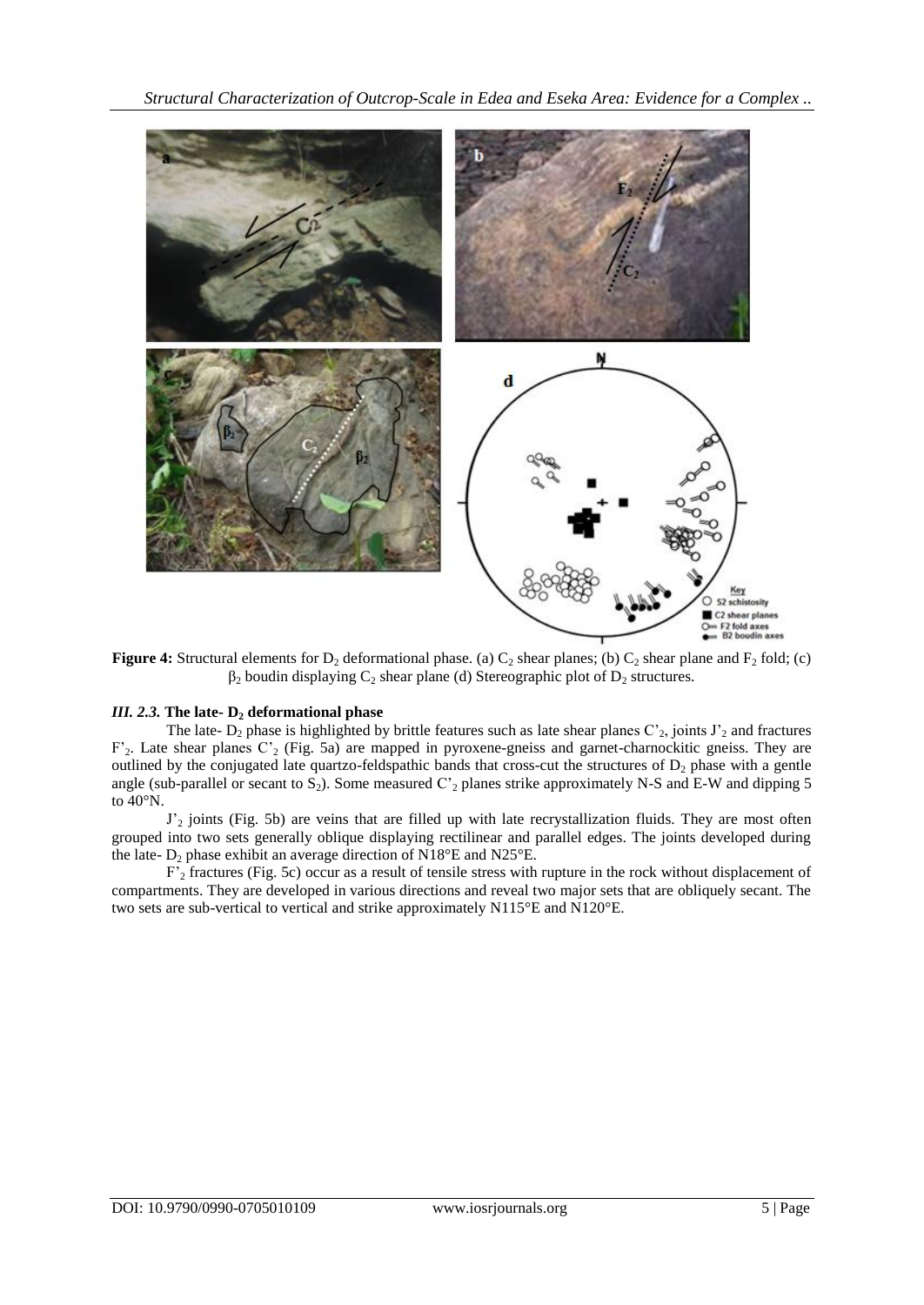*Structural Characterization of Outcrop-Scale in Edea and Eseka Area: Evidence for a Complex ..*



**Figure 5:** Photomacrographs for Late-  $D_2$  structures. (a)  $C_2$  shear planes; (b)  $J_2$  joints and  $F_2$  fractures.

#### **IV. Discussion**

The Edea and Eseka area in the Nyong serie that is located NW margin in the Congo craton displays a complex and a polyphase structural evolution. This area is overprinted by an earlier pre- $D_1$  phase and two main phases of deformations namely  $D_1$  and  $D_2$ . S<sub>1</sub> minerals surround coronitic garnet and pyroxene crystals implying they related to pre- $D_1$ . Also  $S_1$  surround large lenticular and sigmoid microlithons of quartz and feldspar; lenticular and sigmoid microlithons structures are mostly found in shear zone <sup>22,24,2526</sup>.

 $D_1$  deformation phase evolved in a tangential phase regime characterized by a flat or sub-horizontal  $S_1$ mylonitic foliation, associated with a stretching sub-horizontal lineation and  $F_1$  folding (upright, recumbent and intrafolial isoclinal folds). These characteristics also testify according to<sup>27</sup> to a thickening stage of  $D_1$ . S<sub>1</sub> foliation is dipping oppositely to the NW and to the SE and the attitude is nearly constant in the study area. The mylonitic foliation corresponds to the regional-scale foliation  $S_1$  in the study area and in the entire Nyong serie.  $D_1$  phase is responsible of the nappe stacking that was emplaced horizontally to form a classical fold-and-thrust belt<sup>28</sup>. The nappe vergence in Edea and Eseka area, deduce from transport direction toward the East, is different to that observed in Pan-African belt <sup>29,30</sup>. D<sub>1</sub> fabric has been progressively overprinted by D<sub>2</sub> deformation.

The  $D_2$  tectonic phase is the main tectonic phase in the study area. It is characterized by a diversity of structural elements: (1) axial plane schistosity  $S_2$  associated (3) with  $F_2$  folds with different morphology; (4) abundant  $C_2$  shear planes and (5) boudinage  $\beta_2$ . These structures result from a heterogeneous deformation affecting the previous  $D_1$  fabric by transposition of  $S_1$  foliation; therefore  $D_2$  phase consists of a coaxial and rotational deformation evolved in a trans-current tectonic regime. The coexistence of folding and shearing in the Edea and Eseka area can be understood as the effect of deformation partitioning at mid-crustal depth  $31,32$ . Shear sense indicators are consistently dextral and sinistral and the  $D_1$  and  $D_2$  structures testify of a progressive deformation during the activity of a major ductile shear zone<sup>33</sup>.

Late-  $D_2$  is a phase of brittle tectonic with sub-vertical fractures, regional-scale joints and conjugated shear planes. In the Nyong Serie the Late-  $D_2$  is also reported by <sup>1,34,35,36</sup>. However this Late-  $D_2$  phase has been labeled as  $D_3$  phase by <sup>26,37,38</sup>. Therefore at the regional scale, the chronology of the deformational phases in the Nyong serie is still controversy.

The Nyong serie in Edea and Eseka area whose structural evolution is polyphase and complex has structurally similarities with the Ogooué metamorphics<sup>39</sup> in Gabon and the Trans-Amazonian belt <sup>40,41</sup> in Northeast Brazil. In the study area, a pre- $D_1$  phase and two main phases of deformation ( $D_1$  and  $D_2$ ) have been recorded, and three phases  $(D_1, D_2, and D_3)$  in the Ogooué metamorphics and two phases  $(D_1, D_2)$  in the Trans-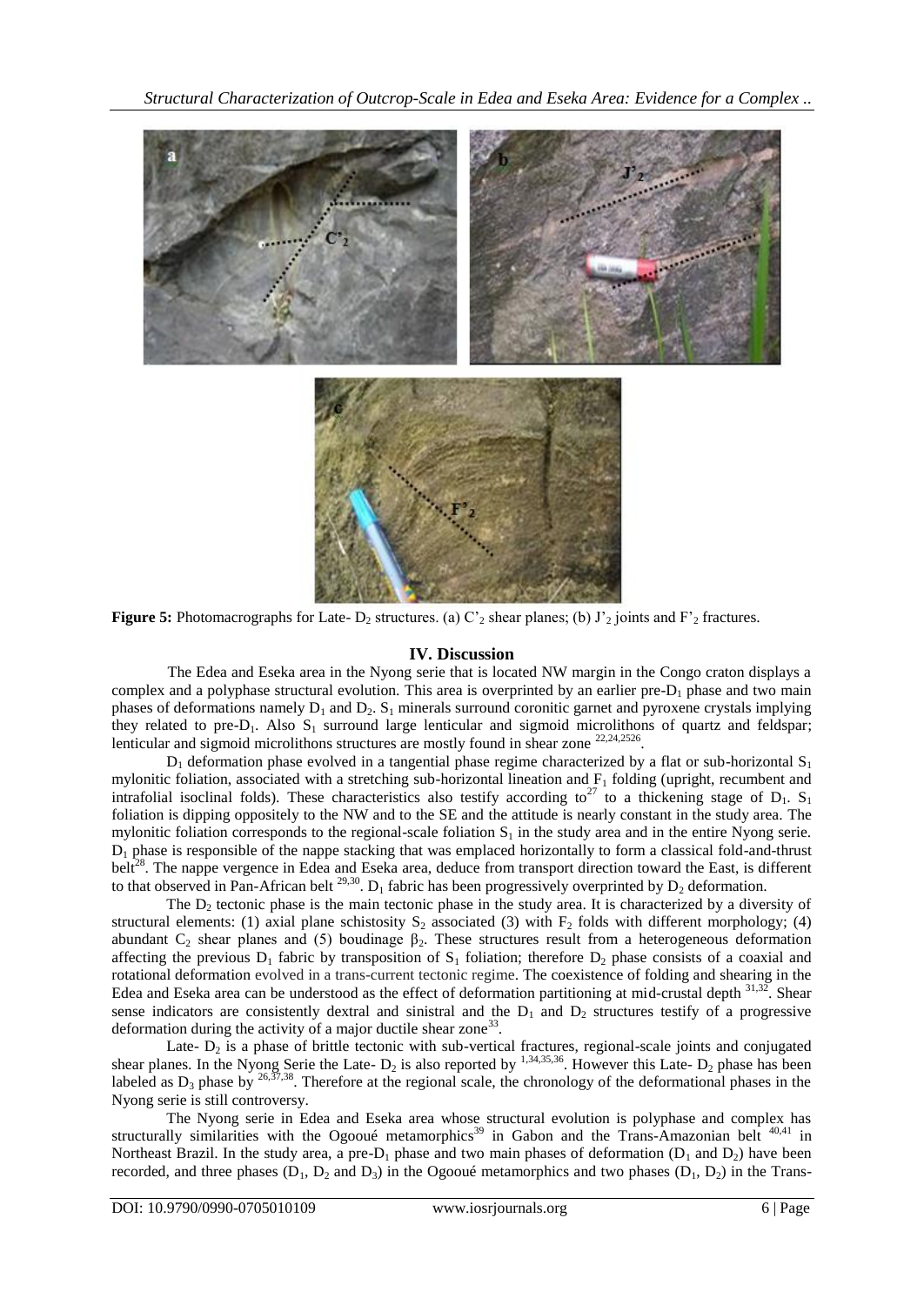Amazonian belt. The pre- $D_1$  corresponds to the relicts of an early schistosity preserved as inclusion trails in garnet and pyroxene crystals and does not have an equivalent in the Ogooué metamorphics and in the Trans-Amazonian belt. As far as the  $D_1$  is concerned, the  $S_1$  foliation describes in the Ogooué Serie <sup>42,43</sup> and in the Trans-Amazonian belt  $^{44,45}$  has similarity with the regional-scale mylonitic foliation  $S_1$  striking NE-SW reported in Edea and Eseka area. The  $D_2$  tectonic phase is the main tectonic phase in all the three Series (Nyong, Ogooué and Trans-Amazonian). It is trans-current and ends with the late structures in Edea and Eseka area; whilst in the Ogooué serie  $D_2$  is contemporaneous with the emplacement of the granitic Abamié Dome  $42.43$ . This tangential deformation indicates major crustal shortening in the collisional suture zone (Ledru et al., 1989). In the Trans-Amazonian belt, the second episode  $(D_2)$  evolved in a transpressional tectonic regime and its deformation geometric pattern is partitioned between a network of NNW-trending folded and steep-dipping oblique to strikeslip sinistral shear zone domains <sup>44,45</sup>. The kinematic indicators (S–C structures, asymmetric foliation trajectories and oblique to subhorizontal  $L_2$  stretching lineations) outline tectonic transport from ESE toward WNW. In general, the geologic structures describe in the three series correspond to a part of a collisional N-S chain recognized in the Pan-African belt and in the Trans-Amazonian belt  $46,47,48,49,50,51$ . Therefore the Nyong serie is correlated with the collision belts (Ogooué metamorphics) of about the same age on the eastern margin of the Congo craton and with the Trans-Amazonian Orogenic Belt.

### **V. Conclusion**

Field campaigns in Edea and Eseka area show different aspects that took in consideration structural elements at different outcrop scales and the results reveal that the structural evolution is complex and the area experienced a polyphase deformation.

The pre- $D_1$  phase corresponds to the relicts of an early schistosity preserved as inclusion trails in garnet and pyroxene crystals.

The  $D_1$  deformation phase is typically ductile and characterized by: a regional-scale  $S_1$  mylonitic foliation showing alternation of parallel compositional bands and lithological units, recumbent and intrafolial isoclinal folds, sub-horizontal stretching lineation, corresponded to tangential movements.

The  $D_2$  is the main deformation phase due to their diversity of structural elements. It is linked to the shear and folds; the deformation style of the  $D_2$  phase is heterogeneous affecting the previous  $D_1$  fabric by transposition. It is characterized by the development of axial plane  $S_2$  schistosity, abundant shear planes, upright and flanking folds  $F_2$  and boudinage. The  $D_2$  deformation phase consists of a coaxial and rotational deformation evolved in a trans-current tectonic regime.

The late-  $D<sub>2</sub>$  deformation phase underlined by brittle features such as sub-vertical fractures, regionalscale joints and conjugated shear planes. At the regional scale, the chronology of the deformational phases in the Nyong serie is still controversy.

The structural evolution of the Nyong serie in Edea and Eseka area has similarities with the Ogooué metamorphics in Gabon and the Trans-Amazonian belt in Northeast Brazil. Therefore the Nyong serie is correlated with the collision belts (Ogooué metamorphics) of about the same age on the eastern margin of the Congo craton and with the Trans-Amazonian Orogenic Belt.

#### **References**

- [1]. Ndema Mbongué JL. Evolution tectono-metamorphique de la serie du Nyong à Edea et à Eseka. Thèse de doctorat Ph.D, Université de Yaoundé I. 2016.
- [2]. Toteu SF, Penaye J, Van Schmus WR and Michard A. Preliminary U/Pb and Sm/Nd geochronologic data on the North-Central Cameroon: contribution of an Archaean and Paleoproterozoic crust to the edification of an active domain of the Pan-African orogeny. C. R. Acad. Sci. Paris, 1994;319:1519-1524
- [3]. Lerouge C, Cocherie A, Toteu SF, Penaye J, Milesi JP, Tchameni R, Nsifa NE, Fanning CM and Deloule E. SHRIMP U/Pb zircon age evidence for paleoproterozoic sedimentation and 2.05 Ga syntectonic plutonism in the Nyong Group, South-western Cameroon: consequences for the eburnean-transamazonian belt of NE Brasil and central Africa. J. Afric. Earth Sci. 2006;44:413-427
- [4]. Goodwin AM. Precambrian geology- the dynamic evolution of the continental crust, Acad Press. Harcourt Brace Jovanovich Publishers. 1991;666 pp
- [5]. Maurizot P, Abessolo A, Feybesse JL, Johan V, Lecomte P. Etude et prospection miniere du Sud-Ouest Cameroun. Synthese des travaux de 1978 à 1985. Rapport BRGM 85 CMR 066. 1986
- [6]. Nedelec A, Nsifa NE and Martin H. Major ant trace element geochemistry of the Archaean Ntem plutonic complex (South Cameroon): petrogenesis and crustal evolution. Prec Res. 1990;47:35-50
- [7]. Barbey P, Macaudière J, Nzenti JP. High pressure dehydration melting of metapelites: evidence from migmatites of Yaounde (Cameroon). J. Petrol. 1990; 31:401-427
- [8]. Mvondo H,. Den Brok SWJ and Mvondo Ondoa J. Evidence for extension and exhumation of the Yaounde nappe (Pan-African fold belt, Cameroon), J.Afric Earth Sci. 2003;36:215-231
- [9]. Nzenti JP, Barbey P, Macaudiere J and Soba D. Origin and evolution of the late Precambrian high-grade Yaounde gneisses (Cameroon). Prec Res. 1988;38:91-109
- [10]. Toteu SF, Penaye J, Deloule E, Van Schmus WR and Tchameni R. Diachronous evolution of volcano-sedimentary basins north of the Congo Craton: insights from U/Pb ion microprobe dating of zircons from the Poli, Lom and Yaoundé Groups (Cameroon). J. Afric. Earth Sci. 2006;44:428-442
- [11]. Delhal J and Ledent D. Musée Royal Afrique Centrale. Tervuren. Rapp. Ann, 1974. 1975;71-76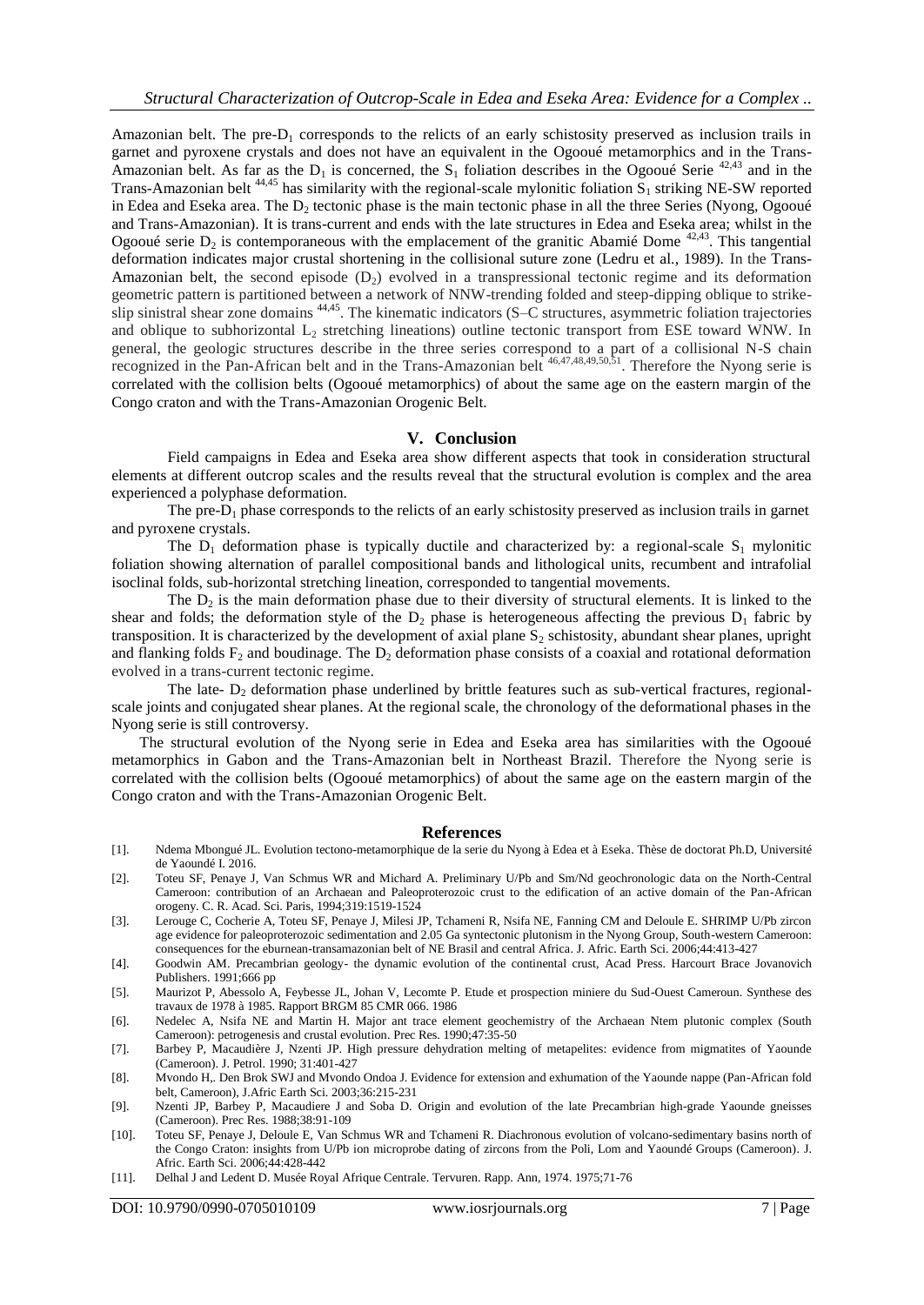- [12]. Lasserre M, and Soba D. Age liberien des granodiorites et des gneiss a pyroxenes du Cameroun meridional. Bulletin du BRGM. 1976;2:17–32
- [13]. Feybesse JL, Johan V, Triboulet C, Guerrot C, Mayaga- Mikolo F, Bouchot V, Eko N'dong J. The West Central African belt: a model of 2.5–2.0 Ga accretion and twophase orogenic evolution. Precambrian Research. 1998;87:161–216
- [14]. Ndema Mbongué JL, Nzenti JP, Cheo ES. Origin and evolution of the formation of the Nyong serie in the Western Border of the Congo Craton. J Geosci Geom. 2014;2(2):62-75
- [15]. Pouclet A, Tcahameni R, Mezger K, Vidal M, Nsifa EN, Shang C and Penaye J. Archaean crustal accretion at the Northern border of Congo Craton (South Cameroon): The charnockite-TTG ling. Bull. Soc. Géol. France. 2007;178:331-342
- [16]. Tchameni R, Pouclet A, Mezger K, Nsifa NE and Vicat JP. Monozircon and Sm- Nd whole rock ages from the Ebolowa greenstone belts: Evidence for the terranes older than 2.9Ga in the Ntem Complex (Congo craton, South Cameroon). J. Camer. Acad. Sci. 2004;4:213-224
- [17]. Owona S. Arhaean, Eburnean and Pan–African features and relationship on their junction zone in the South of Yaounde (Cameroon). Ph.D thesis in Geosciences University of Douala. 2008
- [18]. Maurizot P. Geological map of south-west Cameroon. Edition BRGM, Orleans. 2000.
- [19]. Madaha Kodjo V. Pretrographic and structural characterization of the Kribi-Campo fault in Fifinda-Londji area. Dissertation, DIPES II, Univ. Bda, 2016;93p.
- [20]. Kankeu B, Greiling RO, Nzenti JP, Ganno S, Danguene PYE, Bassahak J, Hell JV. Contrasting Pan-African structural styles at the NW margin of the Congo Shield in Cameroon. Journal of African Earth Sciences. http://dx.doi.org/10.1016/j.jafrearsci.2017.06.002.
- [21]. Shang CK, Liégeois JP, Satirb M, Frisch W, Nsifa EN. Late Archaean high-K granite geochronology of the northern metacratonic margin of the Archaean Congo craton, Southern Cameroon: Evidence for Pb-loss due to non-metamorphic causes Gondwana Research. 2010;475:1-19
- [22]. Passchier CW and Trouw RAJ. Microtectonics. 2nd, Revised and Enlarged Edition. Springer-Verlag Berlin Heidelberg. 2005;366p.
- [23]. Njonfang E, Moreau C, Tchoua FM. La bande mylonitique Foumban Bankim. Ouest Cameroon. Une zone de cisaillement de haute temperature. Comptes Rendus Academie des sciences, Paris. 1998;327: 735-741
- [24]. Njonfang E, Ngako V, Kwekam M, Affaton P. Les orthogneiss calco-alcalins de Foumban–Bankim: temoins d'une zone interne de marge active panafricaine en cisaillement. C. R. Geoscience.2006;338:606–616
- [25]. Tchaptchet Tchato D, Schulz B, and Nzenti JP. Electron microprobe dating and thermobarometry of Neoproterozoic metamorphic events in the Kekem area, Central African Fold Belt of Cameroon. N. Jb. Miner. Abh. 2009;186(1):95–109
- [26]. Kouankap Nono GD., Njiosseu Tanko EL., Takodjou Wambo JD., Kamguia Woguia B, Afahnwie Ngambu A, Fomena Tchinda H, Folah Mewa CL. Petro-Structural Characterization of Bonguen Area, Nyong Series, Cameroon: Insight into the Northern Extension of Kribi-Campo Shear Zone. Earth Sciences. 2018;7(5):236-241. doi: 10.11648/j.earth.20180705.15
- [27]. Ganno S, Nzenti JP, Ngnotue T, Kankeu B, Kouankap Nono GD. Polyphase deformation and evidence for transpressive tectonics in the
- [28]. Burg JP, Corsini M, Diop C, Maurin JC. Structure et cinématique du Sud de la chaîne des Mauritanides: un système de nappe tégumentaire varisque. C. R. Acad. Sci. 1993;317:697–703
- [29]. Nzenti JP, Barbey P, Macaudiere J, Soba D. Origin and evolution of the late Precambrian high-grade Yaoundé gneisses (Cameroon). Precambrian Res. 1988;38: 91-109
- [30]. Mvondo H, Owona S, Mvondo OJ, Essono J. Tectonic evolution of the Yaoundé segment of the Neoproterozoic Central African Orogenic Belt in Southern Cameroon. Can. J. Earth Sci. 2007;44:433-444
- [31]. Bell TH. Foliation development-the contribution, geometry and significance of progressive, bulk, inhomogeneous shortening. Tectonophy. 1981;75:263-296
- [32]. Dabo M, Gueye M, Ngom PM, Diagne M. Orogen-parallel tectonic transport: transpression and strain partitionning in the Mauritanides of NE Senegal. In: Ennih, N & Liégeois, JP. (eds) The Boundaries of West African Craton. Geological Society, London, Spec. Pub. 2008;297:483-497
- [33]. Ghosh SK, Sengupta S. Progressive evolution of structures in a ductile shear zone. J. Struct. Geol. 1987;9:277-288. [34]. Ngene Bigan JM. Evolution tectono métamorphiques de la region de Souhe- Eséka (Province du Cen
- Ngene Bigan JM. Evolution tectono métamorphiques de la region de Souhe- Eséka (Province du Centre). Etude préliminaire. Mémoire DEA, Université de Ydé I. 2003;86p
- [35]. Ndema Bongue JL. Evolution Tectono- Métamorphique de la série du Nyong à Edéa. Mémoire de D.E.A, Univ. Ydé I. 2005;56p
- [36]. Nga Essomba Tsoungui PE. Etude tectono-metamorphique des migmatites-ferriferes de Minlongo-Lolodorf. Mémoire de Master, Université de Ydé 2011;8p
- [37]. Ndong Bidzang F. Coupe Géologique de la chaîne du Ngovayang : de Bikalla à Atog- Boga (Sud Cameroun). Mémoire de D.E.A, Univ. Ydé I, 2008;53p.
- [38]. Nzepang Tankwa M. Métamorphisme et minéralisations en fer associées du secteur kpwa-atog boga (région du sud-cameroun). Mémoire de Master, Université de Yaoundé I. 2013;96p
- [39]. Ledru P, Eko N'dong JE, Johan V, Prian JP, Coste B, Haccard D. Structural and metamorphic evolution of the Gabon orogenic belt collision tectonics in the lower-proterozoic. Precambrian Research., 1989;16:157-170
- [40]. Silva LC, McNaughton NJ, Melo RC, Fletcher IR. U/Pb SHRIMP ages in the Itabuna–Caraíba TTG high-grade complex: the first window beyond the paleoproterozoic overprint of the eastern Jequié Craton, NE Brazil. II ISGAM-International Symposium on Granites and Associated Mineralisations, SBG, Salvador, Brazil, 1997;pp. 282-283
- [41]. Silva LC, Armstrong R, Noce CM, Pimentel M, Pedrosa-Soares AC, Leite C, Vieira VS, Paes VC, Reavaliação U–Pb SHRIMP em terrenos précambrianos brasileiros. Parte II: Orógeno Araçuaí, Cinturão Mineiro e Cráton São Francisco Meridional. Revista Brasileirade Geociências. 2002;32:513–528
- [42]. Azzibrouck-Azziley G. Lithostratigraphie, microtectonique et métamorphisme de la vallée de l'Ogooué entre N'Djolé et Booué (Gabon), DES de pétrologie, Université de Nancy I. 1982;41p
- [43]. Gauthier Lafaye F. Les gisements d'uranium du Gabon et les réactions d'Oklo. Modèle métallogénique des gîtes à fortes teneurs du protérozoïque inférieur. Thèse d'Etat, Université Louis Pasteur de Strasbourg. 1986;250p
- [44]. Sabaté P. Estructuras e tectônica do embasamento Arqueano/Protorozóico Inferior do Estado da Bahia. In Barbosa JSF, Dominguez JML. (Eds.), Mapa Geológico do Estado da Bahia, Texto Explicativo Ecala 1:1.000.000, SICM/SGM, Salvador, Brazil. 1996;pp. 200-226.
- [45]. Leite CMM. A evolutição geodinâmica da orogênede Paleoproterozóica nas regiões de Capim Grosso-Jacobina e Pintadas-Mundo Novo (Bahia-Brasil): metamorfismo, anatexia e tectônica. PhD. thesis, Universidade Federal da Bahia. 2002;190p
- [46]. Ledru P, Johan V, Milesi JP, Tegyey M. Markers of the last stages of the paleoproterozoic Collision: evidence for a 2.0Ga continent involving circun-South Atlantic provinces. Precambrian Research. 1994;69:169-191